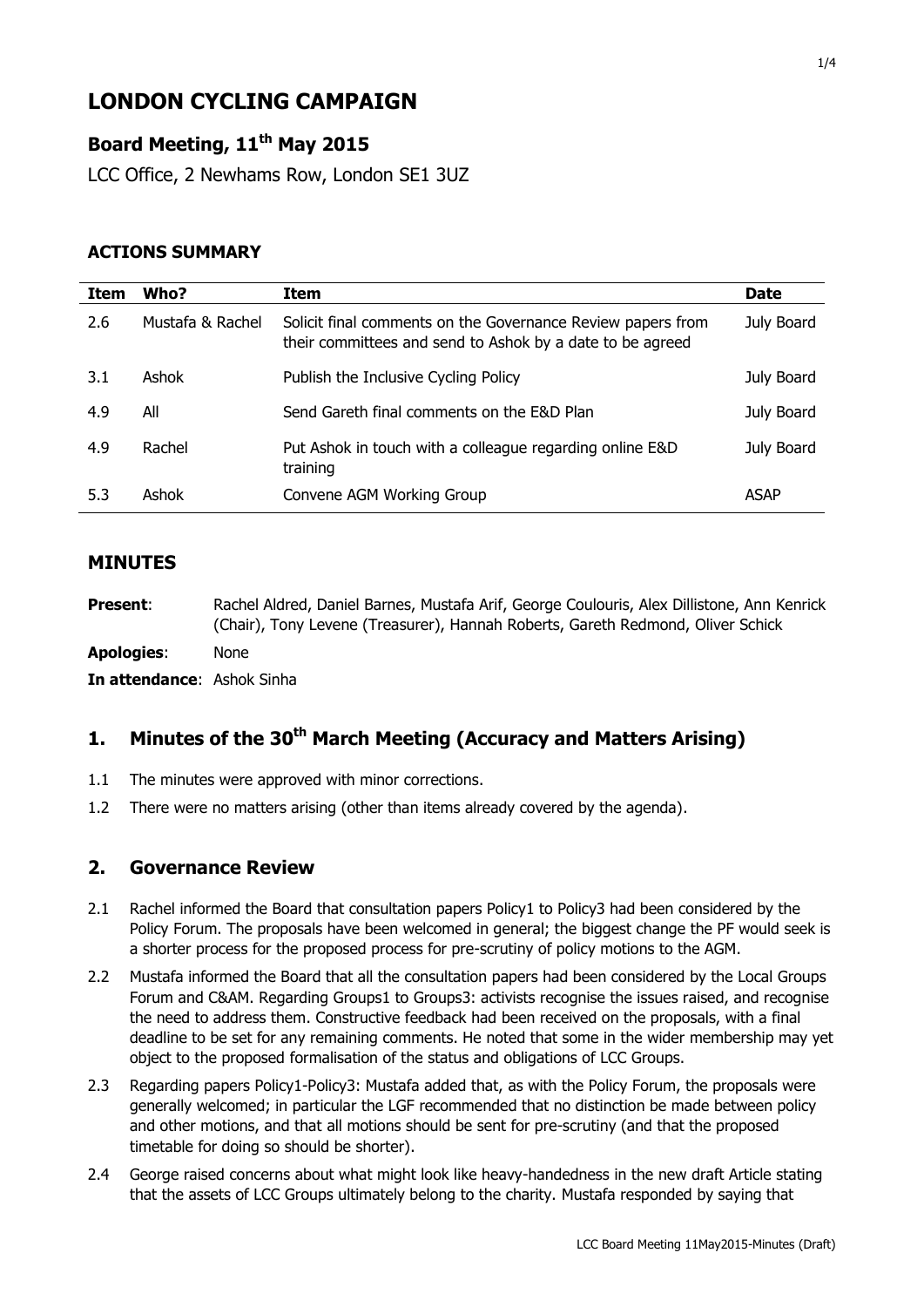whilst LCC Groups should continue to feel empowered to act according to local circumstances, the legal requirements are clear and there is a need to be precise and unambiguous in our governance arrangements regarding use of assets.

2.5 The Board amended the motion proposed by George (as reproduced on the Agenda), resolving as follows:

Regarding the proposed Article X.5 in the paper Groups 2 (All financial and other assets of Local Groups shall belong to the charity): the Board agrees that:

- The Article may stifle initiative and reduce motivation for some campaigning activities in local groups.
- Local groups' forward visions and planning of future activities depends upon continued availability of the funds already held on account to finance them.
- Donations and payments are made to local groups by supporters and others in the expectation that they will be used to finance the campaigning activities of local groups and of LCC centrally.
- 2.6 Ashok informed the Board that advice to LCC Groups on the use of assets (including those held in trust – something raised at the LGF) would be included part of the set of guidance and procedures that will be created and sent to groups, should the changes proposed by Governance Review be agreed by the AGM.

**Action**: Mustafa and Rachel to send final comments from their committees to Ashok by a date to be agreed (i.e. to give Ashok sufficient time to consider these and table final proposals to the July Board).

### **3. Inclusive Cycling Policy**

3.1 The Board ratified the position as proposed by the Policy Forum, namely:

Policy passed at LCC's 2013 AGM states that we believe in cycling environments suitable for all ages and abilities. Many of the organisations that we seek to influence have obligations to consider how they can advance equality, and cycling infrastructure can contribute to building inclusive communities and accessible transport. LCC will therefore seek to ensure that these considerations are embedded in our responses to consultations and in other policies that we pass.

Infrastructure should be suitable for safe and comfortable use by people using a range of cycles, including handcycles and tricycles, not least to take account of disability – a legal requirement for public bodies responsible for transport infrastructure. Badly designed interventions effectively restrict or exclude people using non‐ standard cycles. By making sure any such problems are highlighted in our responses to consultations LCC will fulfil our stated policy and challenge the continued under‐ representation of disabled and older people among London cyclists.

**Action**: Ashok to publish the new policy.

### **4. Equality & Diversity Plan 2015**

- 4.1 Ashok reminded the Board that the E&D Plan 2015 had been drafted and put into practice in January this year; and that such a plan is not only justified in its own terms but is also increasingly a requirement for tendering for public sector service delivery contracts.
- 4.2 Gareth presented a revised draft to the meeting, reminding the Board that he had agreed to receive comments from trustees and fill-in gaps in the Plan / otherwise improve the Plan; he noted in particular that a workstream on communication the Plan had been added. He thanked Rachel's specialist colleague who had also given input on a voluntary basis.
- 4.3 Gareth said that aside the challenges ahead for the revised plan were to communicate it to, and engage with members – perhaps a members' E&D forum might be worthwhile? We should also seek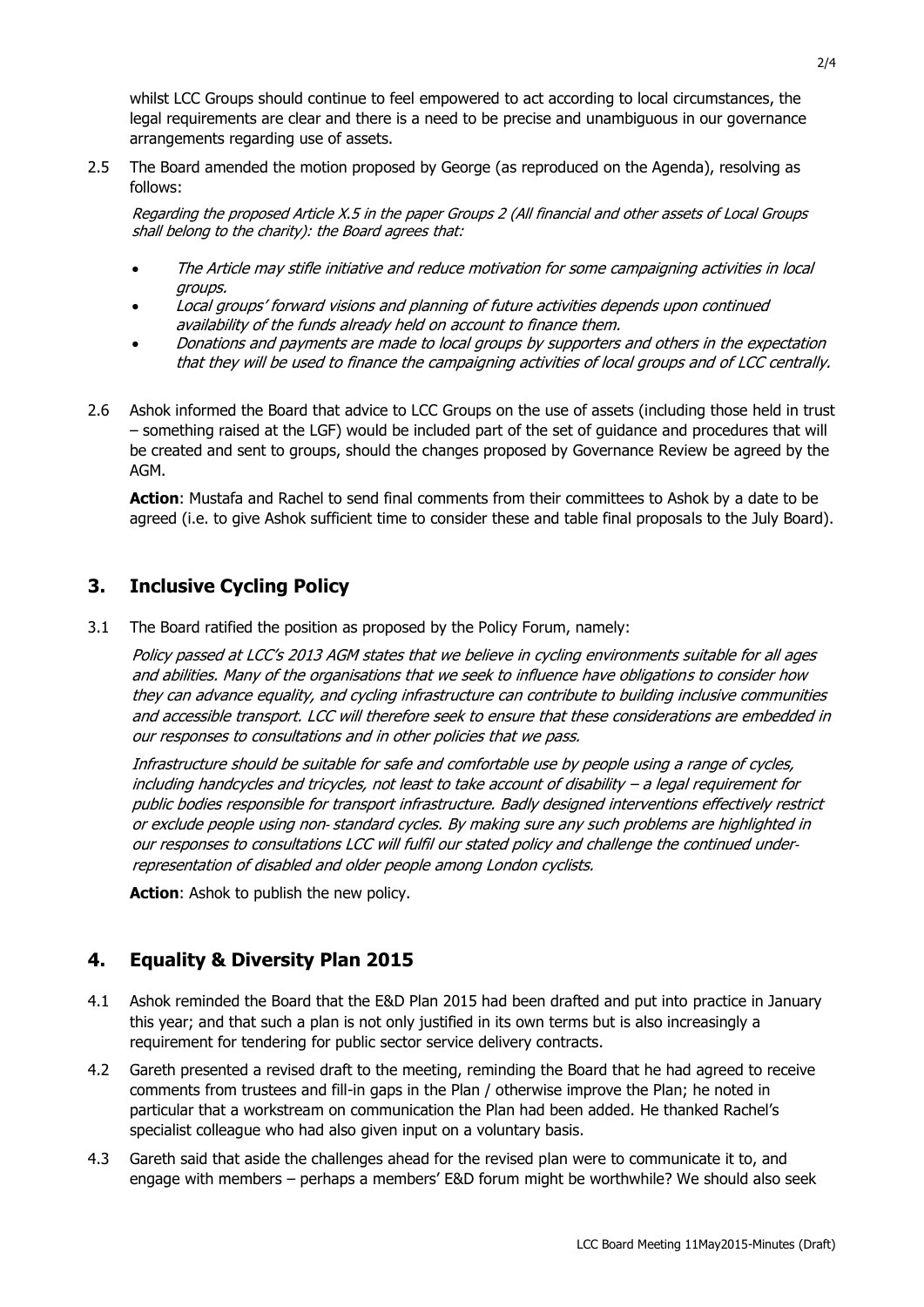people and/or organisations who can challenge the Plan and thereby help improve it at each annual review.

- 4.4 Ashok drew attention to the areas already identified in the Annual Review workstream, such as including LCC Groups and the wider membership within future Plan targets.
- 4.4 Mustafa noted that we may wish to build towards a situation where we cover all the protected characteristics stated in the Equalities Act (Ashok adding that the Act was at least referenced in the preamble, Oliver adding that it isn't practical for LCC to cover every characteristic in the Plan).
- 4.5 Rachel suggested we should look into using location-based survey data to help profile the membership base.
- 4.6 George suggested extending the scope of the Policy to include socio-economic data.
- 4.7 Gareth and Ashok thanked Oliver for the helpful input he had given on making reasonable adjustments for, and our anticipatory duty regarding, disabled people.
- 4.8 Ashok noted that he was seeking online (paid-for) E&D training, and Rachel offered to put him in touch with a colleague in case a deal could be struck.
- 4.9 The Board ratified the Plan in general terms, noting that further improvements were to come, and that HRC would monitor progress.

#### **Actions**:

- All to send final comments to Gareth ahead of the July Board.
- Rachel to raise online E&D training with a colleague.

### **5. AGM**

- 5.1 Ashok explained that we need a small group to once again oversee this year's AGM and Trustee Election – whose remit will range from ensuring there is a good agenda on the day to promoting the election / deciding on the methods by which candidates can be engaged.
- 5.2 The Board asked for more time to be given to debating motions, and for a better method to be developed to enable discussion to occur with and between candidates.
- 5.3 Gareth and Alex agreed to form the AGM working group alongside Ashok.

**Action**: Ashok to convene the working group.

### **6. AOB**

- 6.1 Policy adherence: George raised concerns about whether AGM policy resolutions should be binding or simply advisory; the Board affirmed its original decision to make them binding, noting that this decision was now published and that groups were being asked if they needed help with compliance.
- 6.2 The Board agreed that a process of review to be determined was necessary to check whether past AGM resolutions needed updating and/or consolidating - or indeed had become obsolescent.
- 6.3 Daniel informed the Board the Phase 1 report from the Membership Review was now complete.
- 6.4 George informed the Board that work was in hand to try to carry forward the recommendations of the IT Working Group (adopted by the Board at its last meeting).

### **PAPERS NOTED**

- a. Staff Report, May 2015
- b. Policy Forum Minutes, February 2015